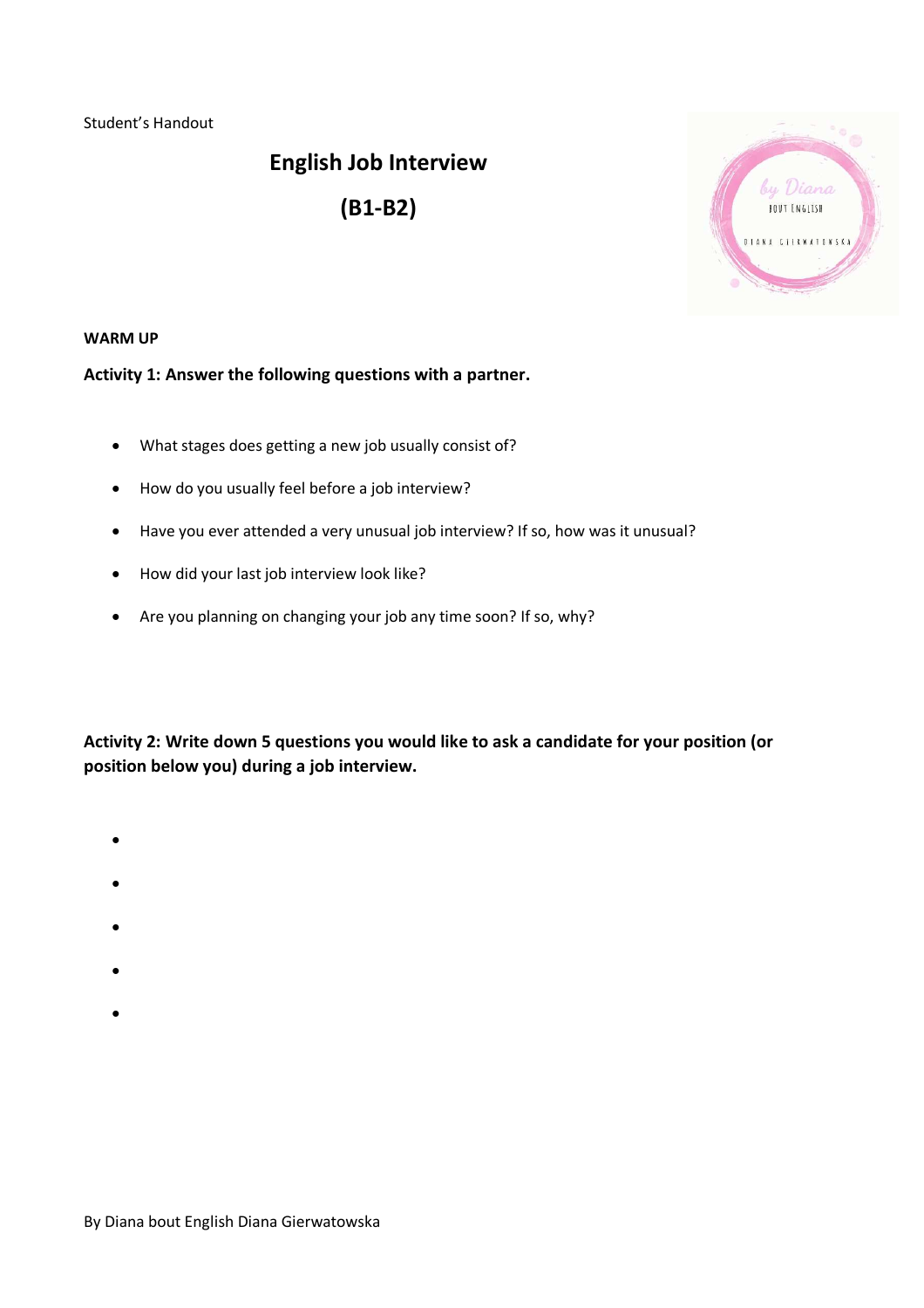**Activity 3: Write down 5 questions you would like to ask during a job interview if you were a candidate for a position.**

 $\bullet$ 

 $\bullet$ 

- $\bullet$
- 
- 
- $\bullet$
- $\bullet$

## **Activity 4 : You are going to lead job interviews with other students and try for a job they will be offering. Follow the steps below.**

- Choose 5 questions from the list below (different than the ones written by you above) to ask other students.
- Ask student A 10 questions and write down notes considering his or her answers (space below).
- Answer student A's 10 questions.
- Ask student A 5 questions considering a job he/she is offering. Make notes about his/her answers.
- Repeat with the rest of the group.